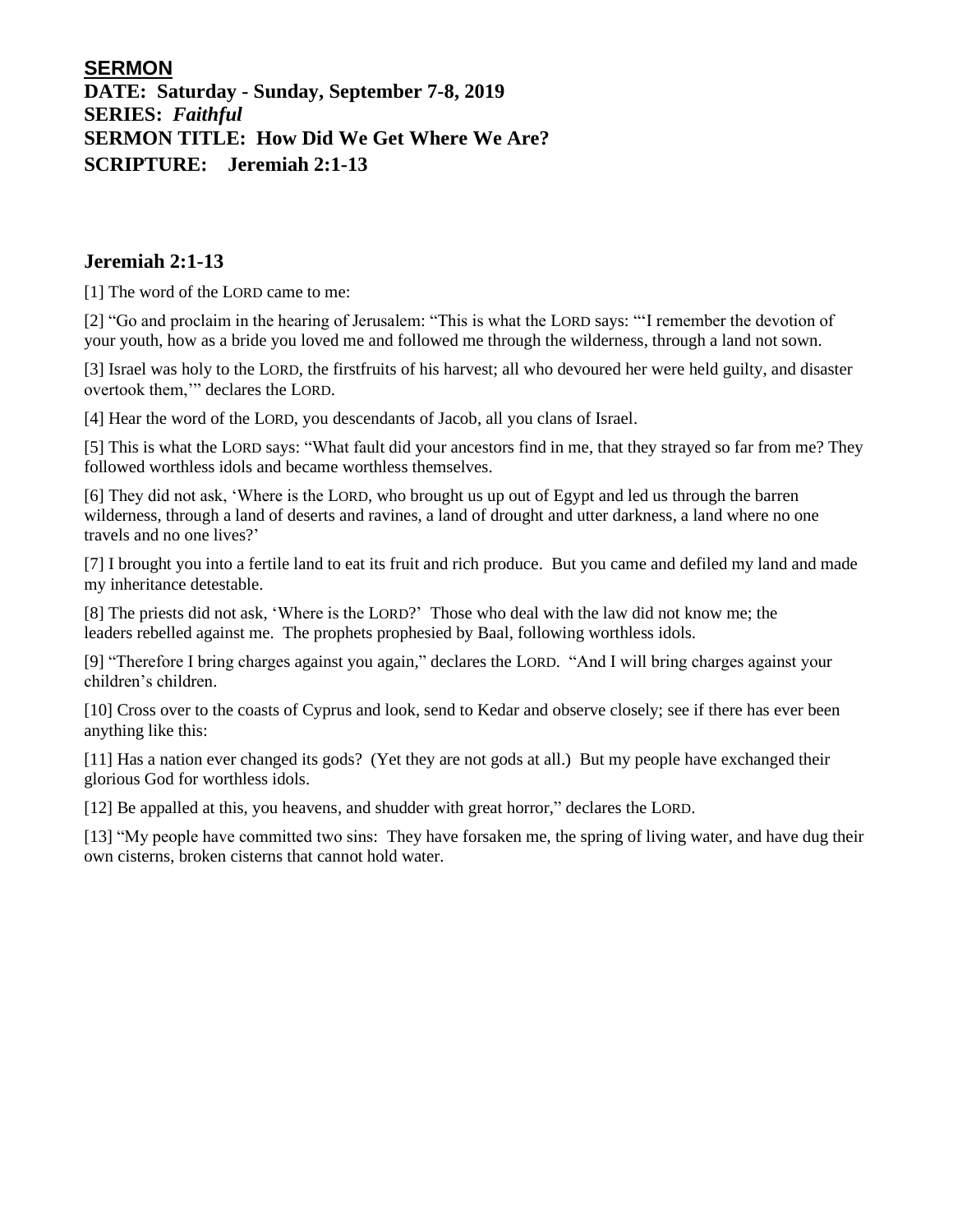## **Sept 7-8, 2019 Series:** *Faithful* **Title: How Did We Get Where We Are?**

## *What makes us wander from God?*

### **1. We live at peace with the world - and at war with God.**

- You always become like what you worship.
- You always behave according to how you believe.

#### **2. We ignore the blessings of God.**

• *Psalm 103:2 Praise the LORD, my soul,and forget not all his benefits.*

### **3. Leaders forget God and live for self.**

#### **4. Finally, we turn to things that can never satisfy.**

# **Lagniappe**